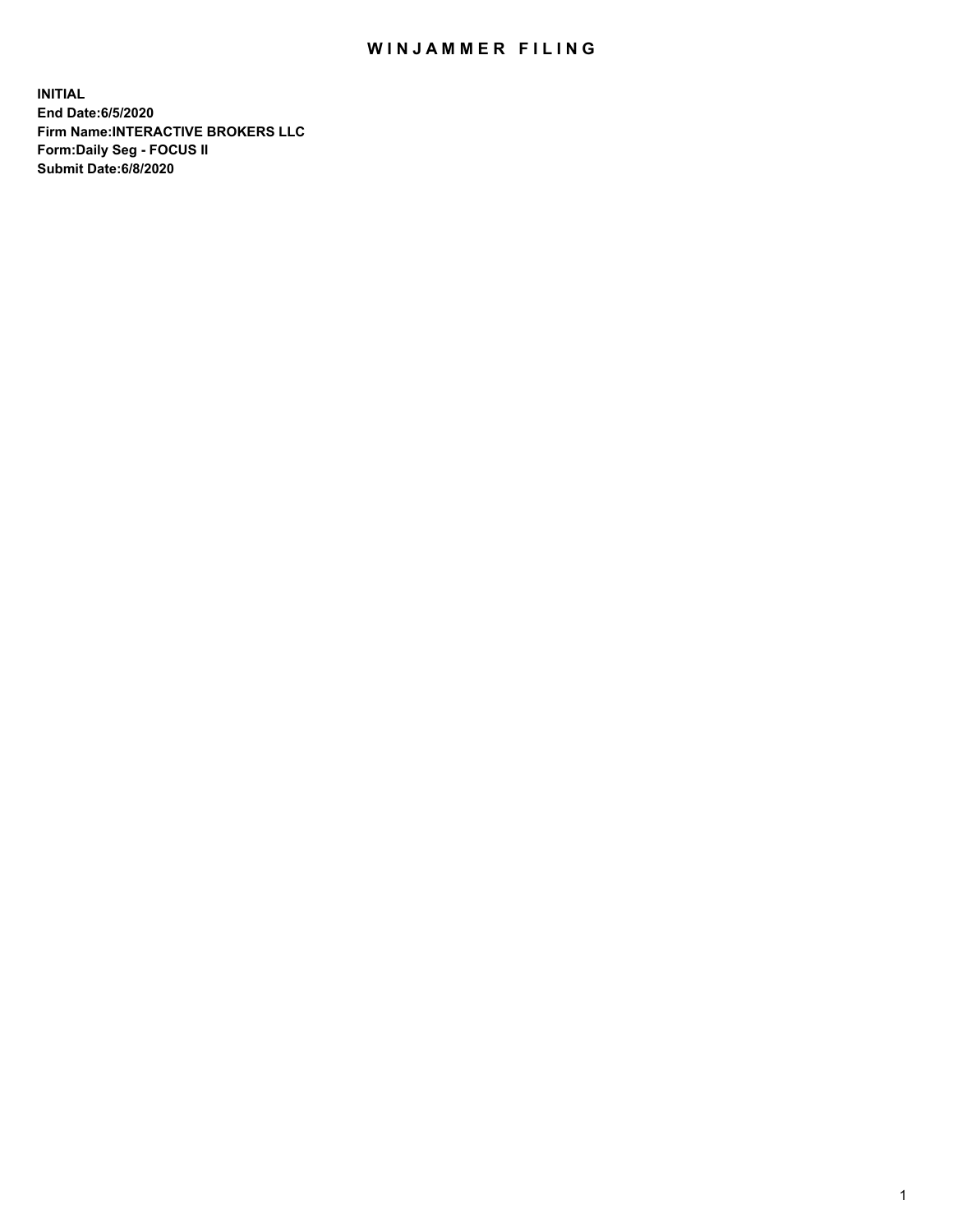**INITIAL End Date:6/5/2020 Firm Name:INTERACTIVE BROKERS LLC Form:Daily Seg - FOCUS II Submit Date:6/8/2020 Daily Segregation - Cover Page**

| Name of Company                                                                                                                                                                                                                                                                                                                | <b>INTERACTIVE BROKERS LLC</b>                                                                  |
|--------------------------------------------------------------------------------------------------------------------------------------------------------------------------------------------------------------------------------------------------------------------------------------------------------------------------------|-------------------------------------------------------------------------------------------------|
| <b>Contact Name</b>                                                                                                                                                                                                                                                                                                            | James Menicucci                                                                                 |
| <b>Contact Phone Number</b>                                                                                                                                                                                                                                                                                                    | 203-618-8085                                                                                    |
| <b>Contact Email Address</b>                                                                                                                                                                                                                                                                                                   | jmenicucci@interactivebrokers.c<br>om                                                           |
| FCM's Customer Segregated Funds Residual Interest Target (choose one):<br>a. Minimum dollar amount: : or<br>b. Minimum percentage of customer segregated funds required:% ; or<br>c. Dollar amount range between: and; or<br>d. Percentage range of customer segregated funds required between:% and%.                         | $\overline{\mathbf{0}}$<br>$\overline{\mathbf{0}}$<br>155,000,000 245,000,000<br>0 <sub>0</sub> |
| FCM's Customer Secured Amount Funds Residual Interest Target (choose one):<br>a. Minimum dollar amount: ; or<br>b. Minimum percentage of customer secured funds required:% ; or<br>c. Dollar amount range between: and; or<br>d. Percentage range of customer secured funds required between:% and%.                           | $\frac{0}{0}$<br>80,000,000 120,000,000<br>00                                                   |
| FCM's Cleared Swaps Customer Collateral Residual Interest Target (choose one):<br>a. Minimum dollar amount: ; or<br>b. Minimum percentage of cleared swaps customer collateral required:% ; or<br>c. Dollar amount range between: and; or<br>d. Percentage range of cleared swaps customer collateral required between:% and%. | $\overline{\mathbf{0}}$<br>$\underline{\mathbf{0}}$<br>0 <sub>0</sub><br>0 <sub>0</sub>         |

Attach supporting documents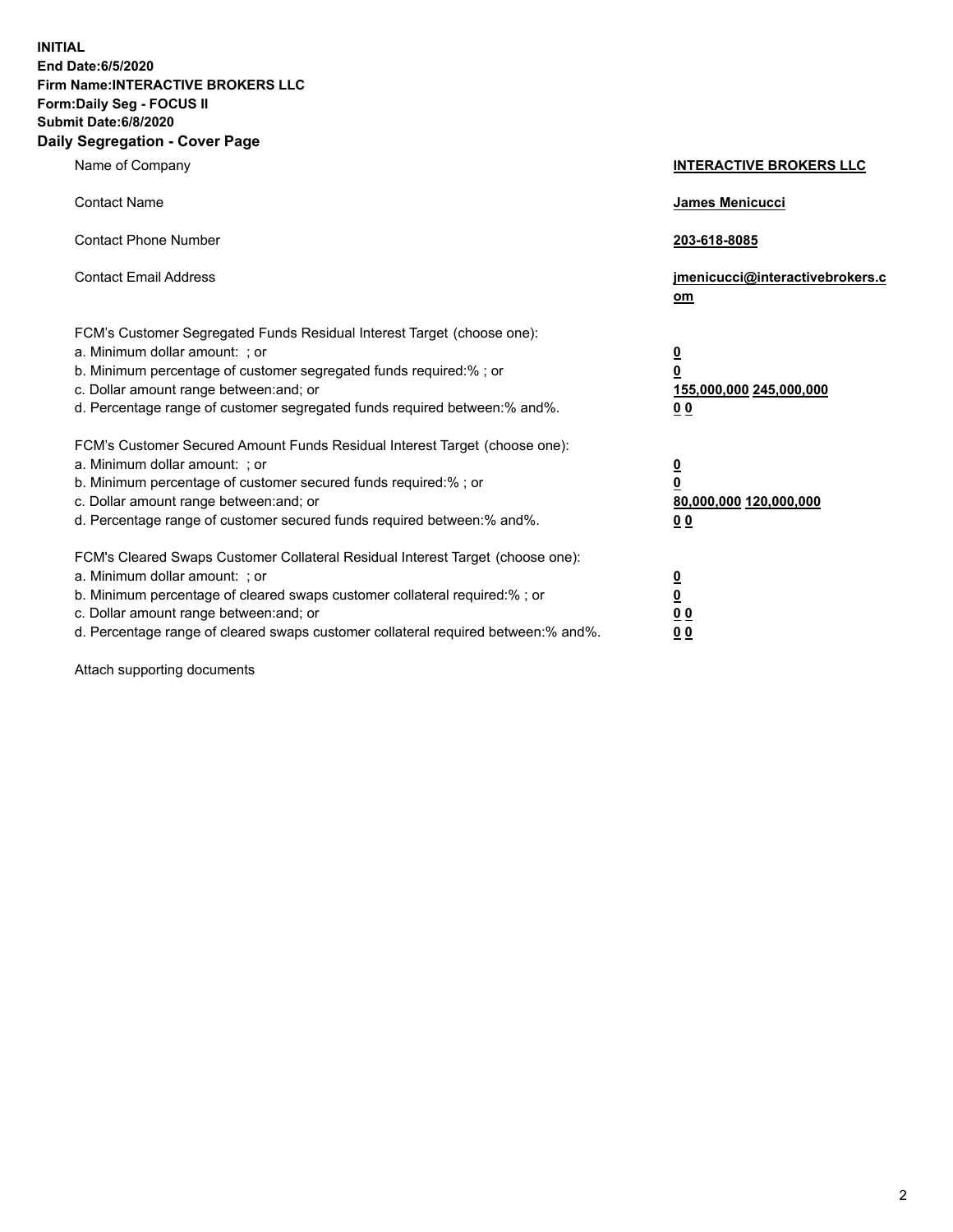## **INITIAL End Date:6/5/2020 Firm Name:INTERACTIVE BROKERS LLC Form:Daily Seg - FOCUS II Submit Date:6/8/2020 Daily Segregation - Secured Amounts**

|     | Foreign Futures and Foreign Options Secured Amounts                                         |                                                                 |
|-----|---------------------------------------------------------------------------------------------|-----------------------------------------------------------------|
|     | Amount required to be set aside pursuant to law, rule or regulation of a foreign            | $0$ [7305]                                                      |
|     | government or a rule of a self-regulatory organization authorized thereunder                |                                                                 |
| 1.  | Net ledger balance - Foreign Futures and Foreign Option Trading - All Customers             |                                                                 |
|     | A. Cash                                                                                     | 576,674,810 [7315]                                              |
|     | B. Securities (at market)                                                                   | $0$ [7317]                                                      |
| 2.  | Net unrealized profit (loss) in open futures contracts traded on a foreign board of trade   | 17,257,785 [7325]                                               |
| 3.  | Exchange traded options                                                                     |                                                                 |
|     | a. Market value of open option contracts purchased on a foreign board of trade              | 64,976 [7335]                                                   |
|     | b. Market value of open contracts granted (sold) on a foreign board of trade                | -124,776 [7337]                                                 |
| 4.  | Net equity (deficit) (add lines 1. 2. and 3.)                                               | 593,872,795 [7345]                                              |
| 5.  | Account liquidating to a deficit and account with a debit balances - gross amount           | 17,216 [7351]                                                   |
|     | Less: amount offset by customer owned securities                                            | 0 [7352] 17,216 [7354]                                          |
| 6.  | Amount required to be set aside as the secured amount - Net Liquidating Equity              | 593,890,011 [7355]                                              |
|     | Method (add lines 4 and 5)                                                                  |                                                                 |
| 7.  | Greater of amount required to be set aside pursuant to foreign jurisdiction (above) or line | 593,890,011 [7360]                                              |
|     | 6.                                                                                          |                                                                 |
|     | FUNDS DEPOSITED IN SEPARATE REGULATION 30.7 ACCOUNTS                                        |                                                                 |
| 1.  | Cash in banks                                                                               |                                                                 |
|     | A. Banks located in the United States                                                       | 108,739,201 [7500]                                              |
|     | B. Other banks qualified under Regulation 30.7                                              | 0 [7520] 108,739,201 [7530]                                     |
| 2.  | Securities                                                                                  |                                                                 |
|     | A. In safekeeping with banks located in the United States                                   | 479,838,400 [7540]                                              |
|     | B. In safekeeping with other banks qualified under Regulation 30.7                          | 0 [7560] 479,838,400 [7570]                                     |
| 3.  | Equities with registered futures commission merchants                                       |                                                                 |
|     | A. Cash                                                                                     | $0$ [7580]                                                      |
|     | <b>B.</b> Securities                                                                        | $0$ [7590]                                                      |
|     | C. Unrealized gain (loss) on open futures contracts                                         | $0$ [7600]                                                      |
|     | D. Value of long option contracts                                                           | $0$ [7610]                                                      |
|     | E. Value of short option contracts                                                          | 0 [7615] 0 [7620]                                               |
| 4.  | Amounts held by clearing organizations of foreign boards of trade                           |                                                                 |
|     | A. Cash                                                                                     | $Q$ [7640]                                                      |
|     | <b>B.</b> Securities                                                                        | $0$ [7650]                                                      |
|     | C. Amount due to (from) clearing organization - daily variation                             | $0$ [7660]                                                      |
|     | D. Value of long option contracts                                                           | $0$ [7670]                                                      |
|     | E. Value of short option contracts                                                          | 0 [7675] 0 [7680]                                               |
| 5.  | Amounts held by members of foreign boards of trade                                          |                                                                 |
|     | A. Cash                                                                                     | 140,143,961 [7700]                                              |
|     | <b>B.</b> Securities                                                                        | $0$ [7710]                                                      |
|     | C. Unrealized gain (loss) on open futures contracts                                         | -1,781,216 [7720]                                               |
|     | D. Value of long option contracts                                                           | 64,976 [7730]                                                   |
|     | E. Value of short option contracts                                                          | <u>-<b>124,776</b></u> [7735] <u><b>138,302,945</b> [</u> 7740] |
| 6.  | Amounts with other depositories designated by a foreign board of trade                      | $0$ [7760]                                                      |
| 7.  | Segregated funds on hand                                                                    | $0$ [7765]                                                      |
| 8.  | Total funds in separate section 30.7 accounts                                               | 726,880,546 [7770]                                              |
| 9.  | Excess (deficiency) Set Aside for Secured Amount (subtract line 7 Secured Statement         | 132,990,535 [7380]                                              |
|     | Page 1 from Line 8)                                                                         |                                                                 |
| 10. | Management Target Amount for Excess funds in separate section 30.7 accounts                 | 80,000,000 [7780]                                               |
| 11. | Excess (deficiency) funds in separate 30.7 accounts over (under) Management Target          | 52,990,535 [7785]                                               |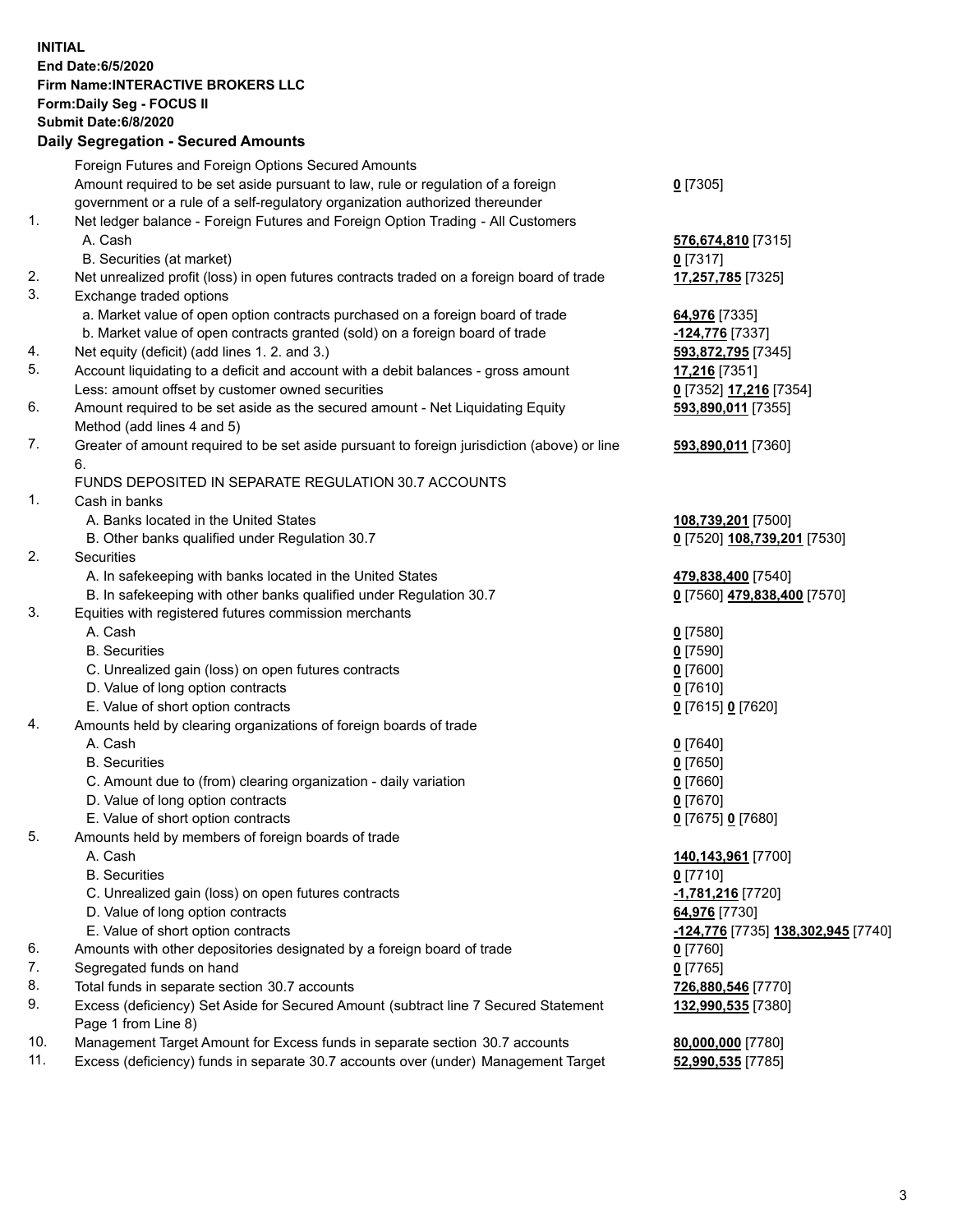**INITIAL End Date:6/5/2020 Firm Name:INTERACTIVE BROKERS LLC Form:Daily Seg - FOCUS II Submit Date:6/8/2020 Daily Segregation - Segregation Statement** SEGREGATION REQUIREMENTS(Section 4d(2) of the CEAct) 1. Net ledger balance A. Cash **5,535,635,874** [7010] B. Securities (at market) **0** [7020] 2. Net unrealized profit (loss) in open futures contracts traded on a contract market **-110,592,691** [7030] 3. Exchange traded options A. Add market value of open option contracts purchased on a contract market **327,936,299** [7032] B. Deduct market value of open option contracts granted (sold) on a contract market **-290,433,131** [7033] 4. Net equity (deficit) (add lines 1, 2 and 3) **5,462,546,351** [7040] 5. Accounts liquidating to a deficit and accounts with debit balances - gross amount **8,767,854** [7045] Less: amount offset by customer securities **0** [7047] **8,767,854** [7050] 6. Amount required to be segregated (add lines 4 and 5) **5,471,314,205** [7060] FUNDS IN SEGREGATED ACCOUNTS 7. Deposited in segregated funds bank accounts A. Cash **1,098,710,013** [7070] B. Securities representing investments of customers' funds (at market) **2,379,580,715** [7080] C. Securities held for particular customers or option customers in lieu of cash (at market) **0** [7090] 8. Margins on deposit with derivatives clearing organizations of contract markets A. Cash **16,402,271** [7100] B. Securities representing investments of customers' funds (at market) **2,112,846,560** [7110] C. Securities held for particular customers or option customers in lieu of cash (at market) **0** [7120] 9. Net settlement from (to) derivatives clearing organizations of contract markets **27,375,987** [7130] 10. Exchange traded options A. Value of open long option contracts **327,146,824** [7132] B. Value of open short option contracts **-289,652,085** [7133] 11. Net equities with other FCMs A. Net liquidating equity **0** [7140] B. Securities representing investments of customers' funds (at market) **0** [7160] C. Securities held for particular customers or option customers in lieu of cash (at market) **0** [7170] 12. Segregated funds on hand **0** [7150] 13. Total amount in segregation (add lines 7 through 12) **5,672,410,285** [7180] 14. Excess (deficiency) funds in segregation (subtract line 6 from line 13) **201,096,080** [7190] 15. Management Target Amount for Excess funds in segregation **155,000,000** [7194] 16. Excess (deficiency) funds in segregation over (under) Management Target Amount **46,096,080** [7198]

Excess